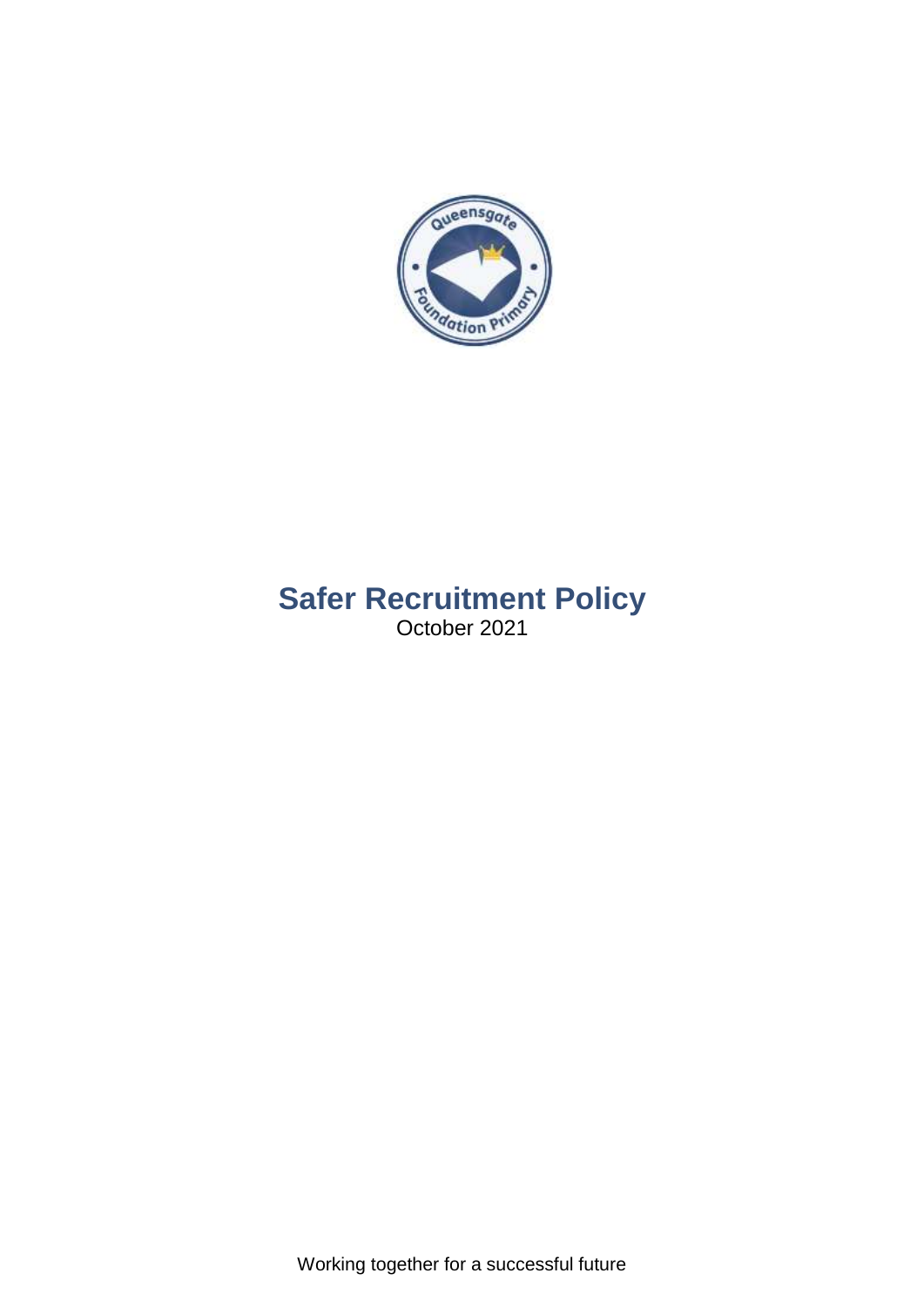# **Safer Recruitment Policy Queensgate Foundation Primary School**

# **Policy Review**

This policy was adopted from School Bus and will be reviewed in full by the Governing Body on an annual basis.

The policy was last reviewed and agreed by the Governing Body on 14<sup>th</sup> October 2021

It is due for review on October 2022 (up to 12 months from the above date).

| Signature | <b>Head Teacher</b>       | Date: 14 <sup>th</sup> October 2021 |
|-----------|---------------------------|-------------------------------------|
| Signature | <b>Chair of Governors</b> | Date: 14th October 2021             |

Policy control

| Date | Amendments / additions | Reason |
|------|------------------------|--------|
|      |                        |        |
|      |                        |        |
|      |                        |        |
|      |                        |        |
|      |                        |        |
|      |                        |        |
|      |                        |        |

#### **Contents:**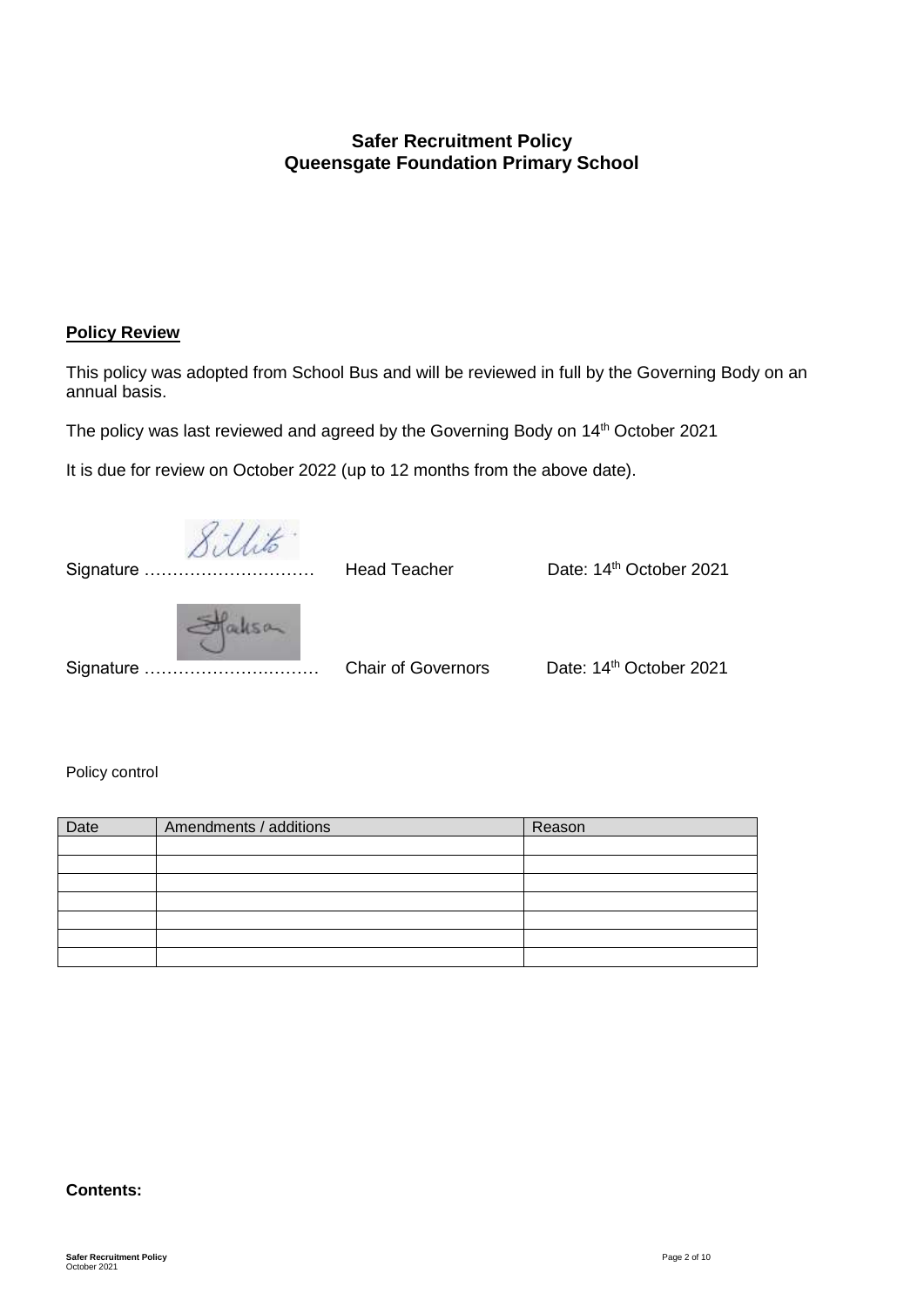# **[Statement of intent](#page-2-0)**

- 1. [Roles and responsibilities](#page-3-0)
- 2. [Inviting applications](#page-3-1)
- 3. [Information for candidates](#page-3-2)
- 4. [Identification of the recruitment panel](#page-3-3)
- 5. [Shortlisting](#page-4-0)
- 6. [Interview invitations](#page-4-1)
- 7. [References](#page-4-2)
- 8. [Digital footprints](#page-4-3)
- 9. [Selection process](#page-4-4)
- 10. [Employment checks and DBS checks \(inc. "regulated activity"\)](#page-5-0)
	- 10.1. **[General recruitment](#page-5-1)**
	- 10.2. [Volunteers](#page-6-0)
	- 10.3. [Individuals who have lived outside the UK](#page-6-1)
	- 10.4. [Agency and third party staff](#page-7-0)
	- 10.5. [Trainee/student teachers](#page-7-1)
- 11. [Decision making](#page-7-2)
- 12. [Single central record](#page-7-3)

# **Appendix**

- A. Flowchart of Disclosure and Barring Service criminal record checks and barred list checks.
- B. Staff Appointment checklist

#### <span id="page-2-0"></span>**Statement of intent**

This policy is designed to assist with recruitment and selection at Queensgate Foundation Primary School. It outlines our recruitment procedure and is in-line with the DfE statutory guidance on safeguarding.

Through this policy Queensgate Foundation Primary School aims to embed safer recruitment practices and procedures to ensure a more robust safeguarding culture at our school.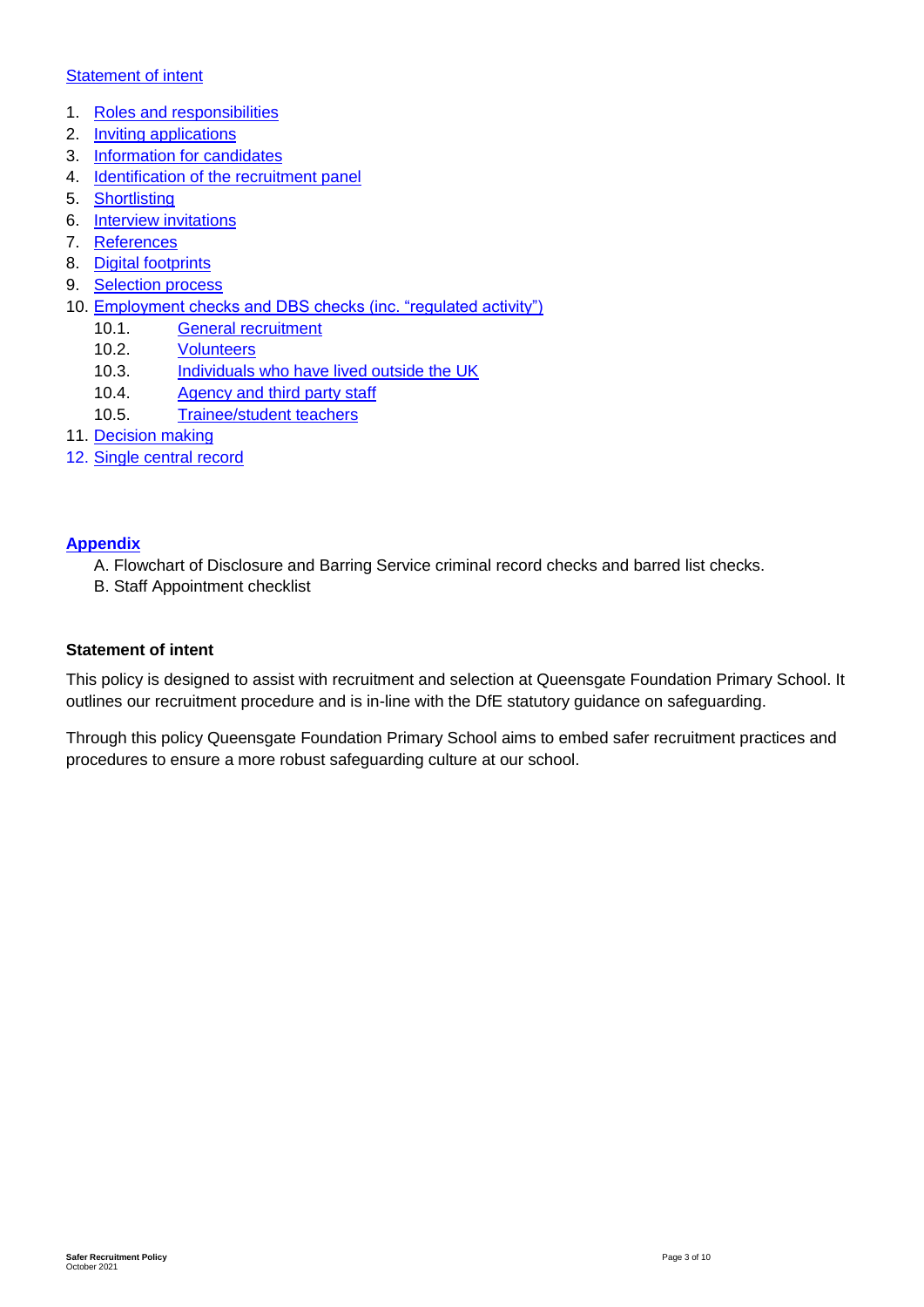# <span id="page-3-0"></span>**1. Roles and responsibilities:**

1.1. The governing body of the school is responsible for ensuring there are effective policies and procedures in place to ensure recruitment at Queensgate Foundation Primary School is in-line with DfE guidance and legal requirements.

At Queensgate Foundation Primary School our Governing Board strives to ensure that staff recruitment is safe and fair, and the Governing Board continues to monitor this aspect of the school's Recruitment Policy alongside legal and statutory compliance.

1.2. The headteacher will assist the Governing Board in ensuring that staff recruitment is safe, fair and compliant. The headteacher will also ensure appropriate checks have been carried out on staff, volunteers, contractors and agencies working within the school.

The headteacher is also responsible for ensuring that appropriate supervision of employees/volunteers is organised, where necessary, and for promoting the safety and wellbeing of pupils generally and throughout this process.

# <span id="page-3-1"></span>**2. Inviting applications – advertisements**

- 2.1. Vacancies will be advertised through external media, keeping in mind the school's Equal Opportunities Policy and the need to reach disadvantaged groups. A commitment to equal rights will be stated in advertisements.
- 2.2. Advertisements will include a job description, outline the person specifications potential candidates should display, and detail the closing date.
- 2.3. Recruitment will not be through 'word of mouth' and advertisement will aim to reach as broad an audience as possible (i.e. local advertising may not be appropriate).
- 2.4. The contact point for telephone or email enquiries will be clearly outlined and it is advisable that application forms are accessible both on the school's website, as well as being sent out to applicants.

#### <span id="page-3-2"></span>**3. Information for candidates**

- 3.1. Information for candidates will generally be provided in the form of an information pack. This will include:
	- A copy of the advertisement
	- A more comprehensive job description
	- A more comprehensive person specification
	- Equal rights material
	- A brief outline of the school, its values and aims.
	- An application form to assist with fair comparisons between applicants. This will also include a section for references to be recorded, one of which should be the candidate's most recent employer.

#### <span id="page-3-3"></span>**4. Identification of the recruitment panel**

- 4.1. The recruitment panel will comprise of an 'appointing officer', responsible for the management of the entire recruitment process. Between two and four selectors is appropriate for most appointments.
- 4.2. At least one member of the panel should have successfully completed training in safer recruitment.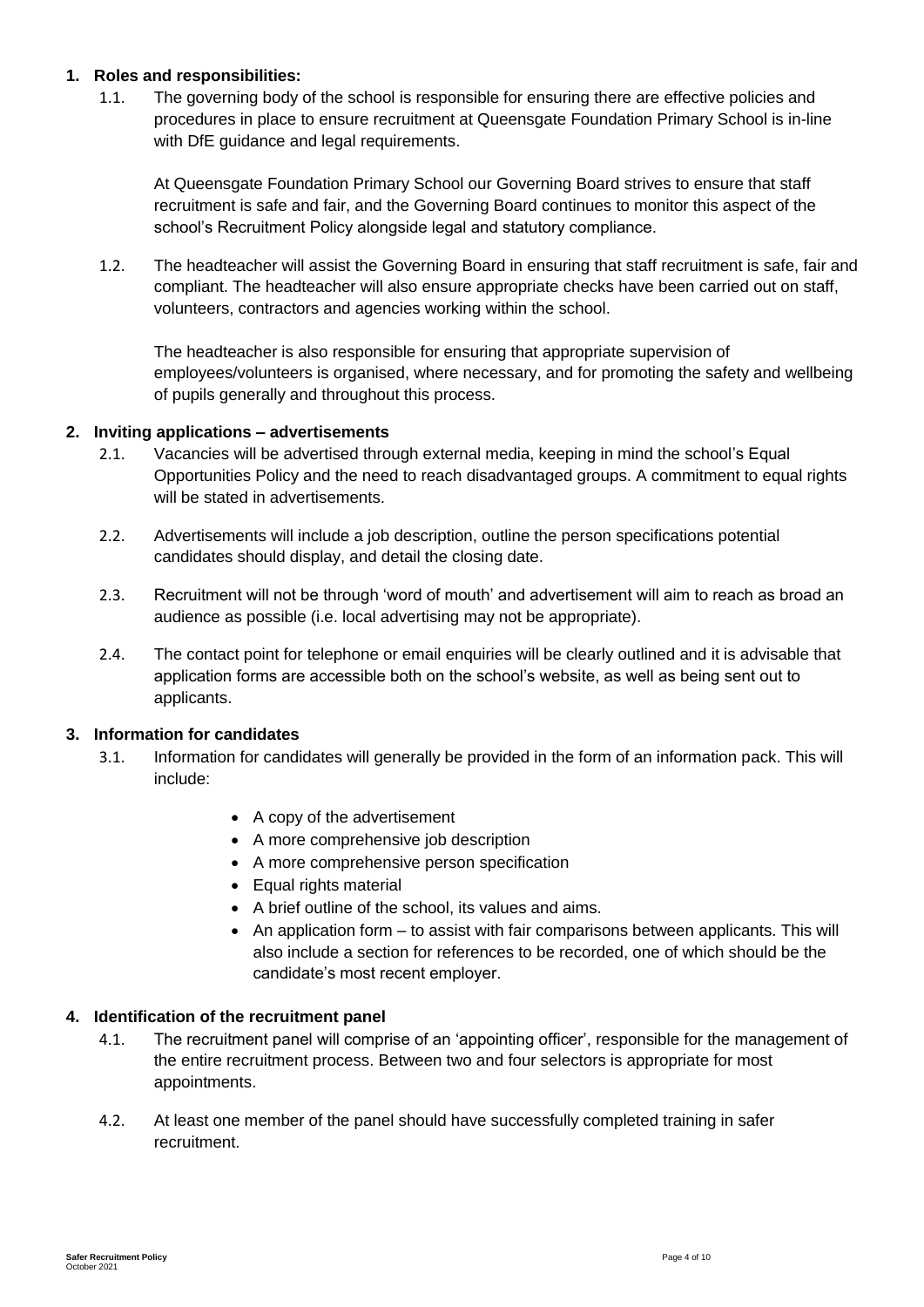# <span id="page-4-0"></span>**5. Shortlisting**

- 5.1. All application forms (whether incomplete or completed) must be taken into account when shortlisting candidates for an interview.
- 5.2. Candidates who are shortlisted should meet all the essential aspects of the person specification requirements. This process will be as systematic as possible and all selectors will read through all applications, each creating their own shortlist. These will be collated and discussed between selectors before a final shortlist is decided on.

# <span id="page-4-1"></span>**6. Interview invitations**

6.1. Once a shortlist has been decided, the successful applicants will be contacted by the selection chair and a suitable interview time decided.

Permission will be asked to contact the candidate's referees prior to interview.

# <span id="page-4-2"></span>**7. References**

- 7.1. Two referees, one of which must be the candidate's most recent employer, will be contacted by the chair of the selection committee, ideally before candidates are interviewed.
- 7.2. Structured questionnaires are a useful method of questioning referees.
- 7.3. Questions will include:

General information about the candidate's previous professional performance and suitability for the post. The candidate's suitability to work with children and young people.

Any disciplinary warnings, including time-expired warnings, relating to the safeguarding of children and young people.

The applicant's sickness/attendance record.

The applicant's disciplinary record.

If the candidate is applying for a teaching post and is not currently employed as a teacher, the school/college/local authority where they were most recently employed as a teacher should be contacted.

- 7.4. Records will be kept of these conversations, or written references requested, and any uncertainties or issues followed up with the referee verbally will be recorded.
- 7.5. Following reference checks, any concerns raised by referees will be put to the candidate at interview. Such conversations will also be recorded.

#### <span id="page-4-3"></span>**8. Digital footprints**

- 8.1. At Queensgate Foundation Primary School we are committed to ensuring that safeguarding is a top priority.
- 8.2. In light of this commitment, where appropriate, potential candidates' social media or other online activity will be checked prior to interview and records made of any offensive or inappropriate material.
- 8.3. This process may include a search for the candidate, which may include but is not limited to:

Google Facebook Linked In Other Social media accounts

#### <span id="page-4-4"></span>**9. Selection process**

9.1. During interviews, candidates will be asked standard form questions and their responses recorded for ease of comparison.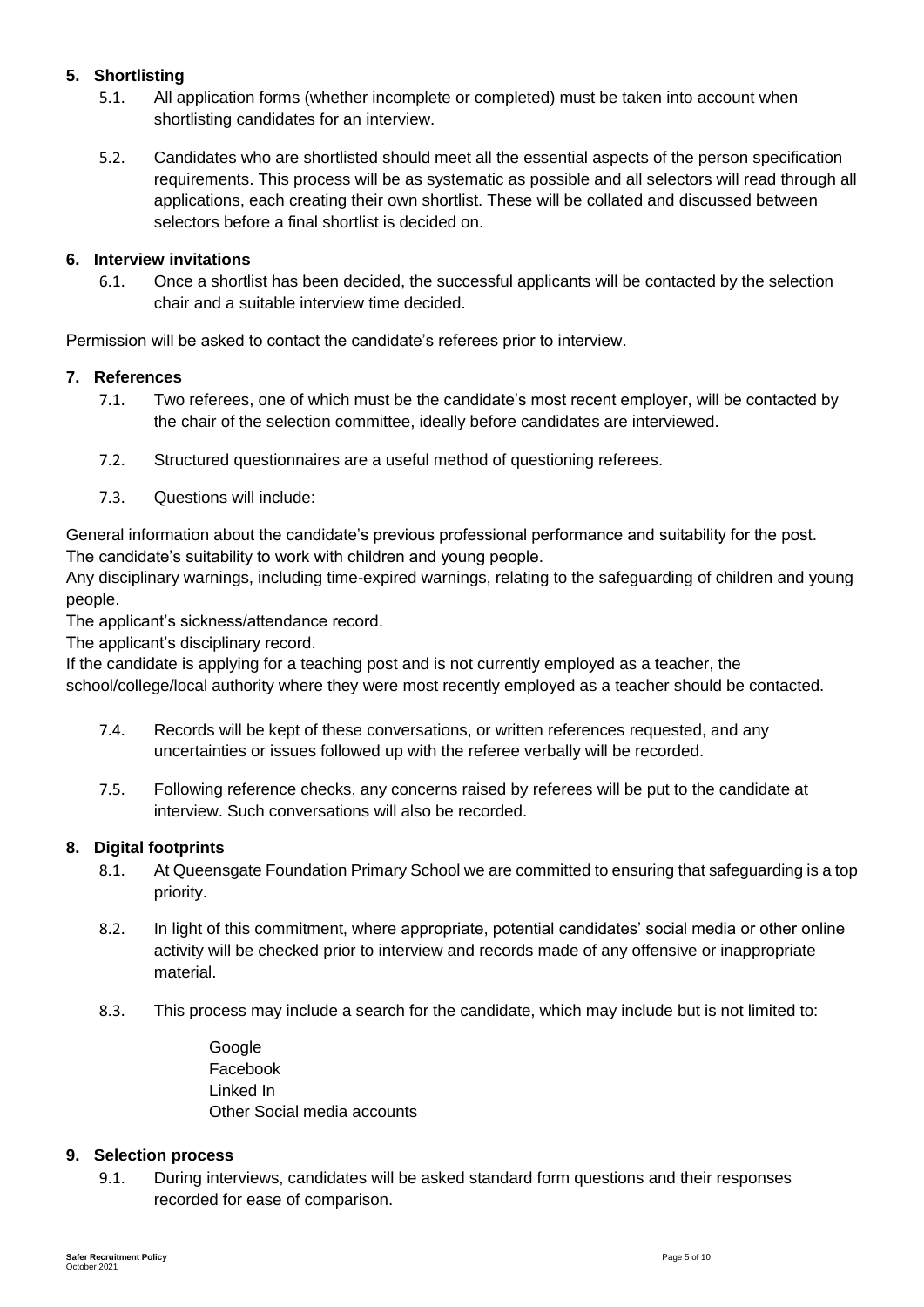- 9.2. Any concerns raised through contact with referees will be put to the candidate at this stage.
- 9.3. A job applicant can be asked relevant questions about disability and health in order to establish whether they have the physical and mental capacity for the specific role, and the need for any potential adjustments to environments
- 9.4. Candidates shall not be discriminated against on the grounds of political, religious, gender or age

# <span id="page-5-0"></span>**10. Employment checks and DBS checks (inc. "regulated activity")**

- 10.1. For the purpose of this policy, and in accordance with the Keeping Children Safe in Education Guidance, "regulated activity" means:
	- a) The employee will be responsible for the care or supervision of children on a regular basis.
	- b) The employee will regularly work in the school while children are on the premises (whether or not the person is directly employed by the school, is a contractor or a volunteer).
	- c) The employee will come into contact with children under 18 years old on a regular basis.
- 10.2. Regulated activity includes:
	- a) Teaching, training, instructing, caring for (see (c) below) or supervising children if the person is unsupervised, or providing advice or guidance on well-being, or driving a vehicle only for children.
	- b) Work for a limited range of establishments (known as 'specified places', which include schools and colleges), with the opportunity for contact with children, but not including work done by supervised volunteers.
	- c) Work under (a) or (b) is regulated activity only if done regularly. Some activities are always regulated activities, regardless of their frequency or whether they are supervised or not. This includes:
		- i. Relevant personal care, or health care provided by or provided under the supervision of a health care professional:
			- a. Personal care includes helping a child, for reasons of age, illness or disability, with eating or drinking, or in connection with toileting, washing, bathing and dressing.
			- b. Health care means care for children provided by, or under the direction or supervision of, a regulated health care professional.
- <span id="page-5-1"></span>10.3. The level of DBS check, including whether a prohibition check is required, will depend on the applicant's role. For most appointments, i.e. those in 'regulated activity', an enhanced DBS check with barred list information is sufficient

#### **10.4. General recruitment**

10.4.1. Queensgate Foundation Primary School will take care to ensure that:

A candidate's identity is verified, preferably from a current photographic ID and proof of address except where, for exceptional reasons, none is available.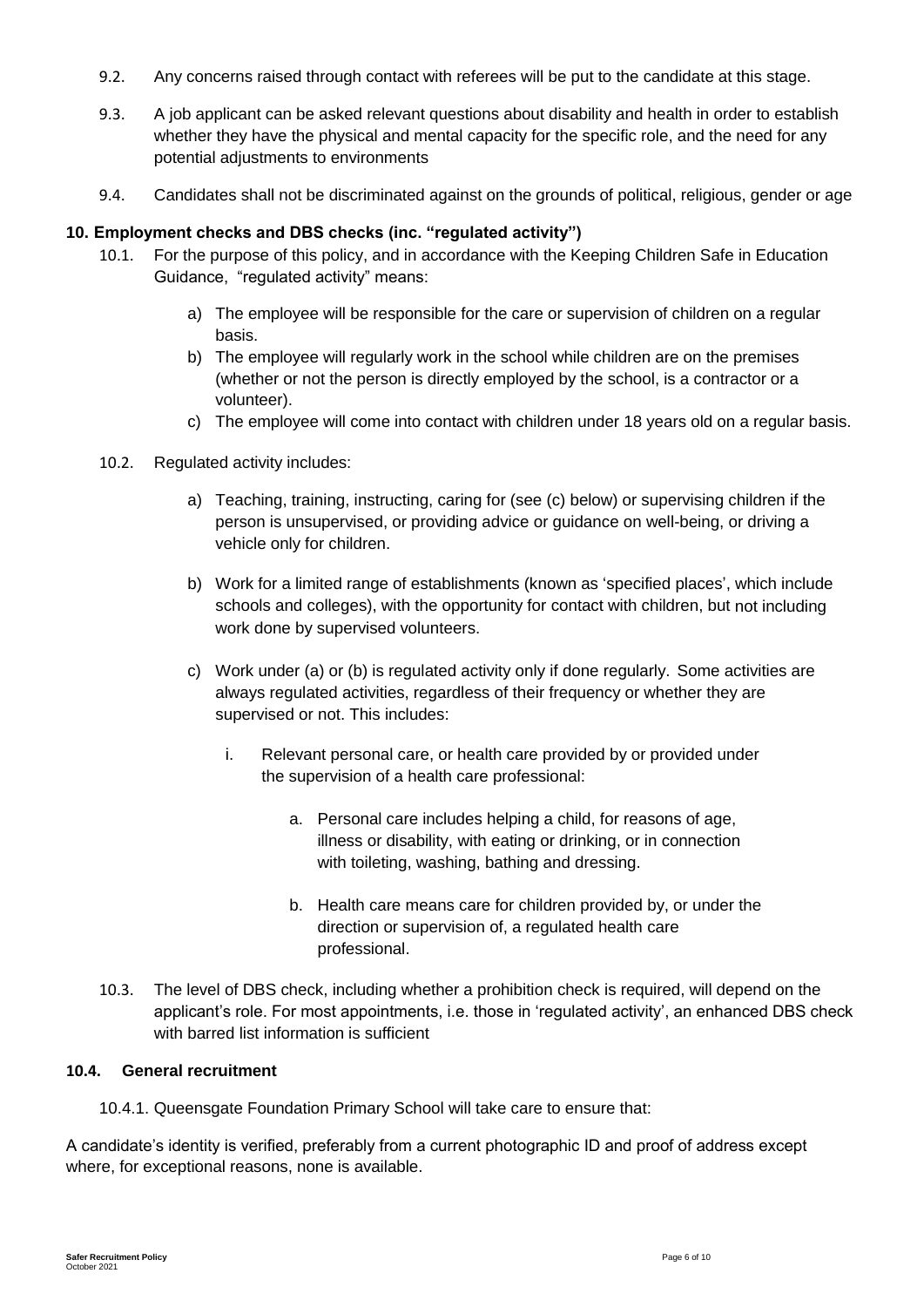Appropriate DBS checks are obtained for all candidates, including barred list information where the person is engaged in regulated activity.

Where an individual is successful in their application, and begins work in a regulated activity before a DBS certificate is available, a separate barred list check will be obtained:

 Where applicants have subscribed to the DBS Update Service, and give permission for this to be accessed, this service will be used instead

Successful candidates for teaching positions are not subject to a prohibition order issued by the Secretary of State. This will be done using the Employer Access Online service.

The successful candidate has a right to work in the UK.

Where a candidate has worked overseas, that appropriate checks are carried out per this policy.

**NOTE:** There is **no requirement** to obtain an enhanced DBS check if, in the three months prior to beginning work in their new appointment, the applicant has worked:

- In a school in England in a post which brought them into regular contact with children or in any post in a school since 12 May 2006; or
- In a college in England in a position which involved the provision of education and regularly caring for, training, supervising or being in sole charge of children or young people under the age of 18.

But a school or college **may** request an enhanced DBS check with barred list information should there be concerns and bearing in mind the duty schools and colleges are under not to allow a barred person to work in regulated activity.

**NOTE:** A school or college **may not** request an enhanced DBS check with barred list check for anyone working in the school or college who is not in regulated activity, but may request an enhanced DBS check **without** a barred list check.

# <span id="page-6-0"></span>**10.5. Volunteers**

- 10.5.1. Where a volunteer is recruited to engage in work which is not considered 'regulated activity', an enhanced DBS certificate will be obtained.
- 10.5.2. Volunteers recruited to take part in regulated activity must obtain an enhanced DBS certificate with a barred list check.
- 10.5.3. Under no circumstances will a volunteer who has not provided a DBS certificate be left unsupervised or allowed to work in regulated activity.

**Note:** Where a volunteer is to be placed under supervision, they are not considered to be taking part in regulated activity and therefore it is illegal for the school to request a barred list check on the volunteer.

Supervision must:

- Be by a person who is in regulated activity
- Be regular and day to day
- <span id="page-6-1"></span>• Be "reasonable in all the circumstances to ensure the protection of children"

10.6.1. No exceptions will be made for candidates who have lived outside of the UK, all mandatory checks outlined in this policy will be carried out, along with additional checks where necessary.

10.6.2. The DfE [guidance on the employment of overseas-trained teachers](https://www.gov.uk/government/publications/employing-overseas-trained-teachers-from-outside-the-eea) will be consulted should an overseas candidate apply for a teaching position.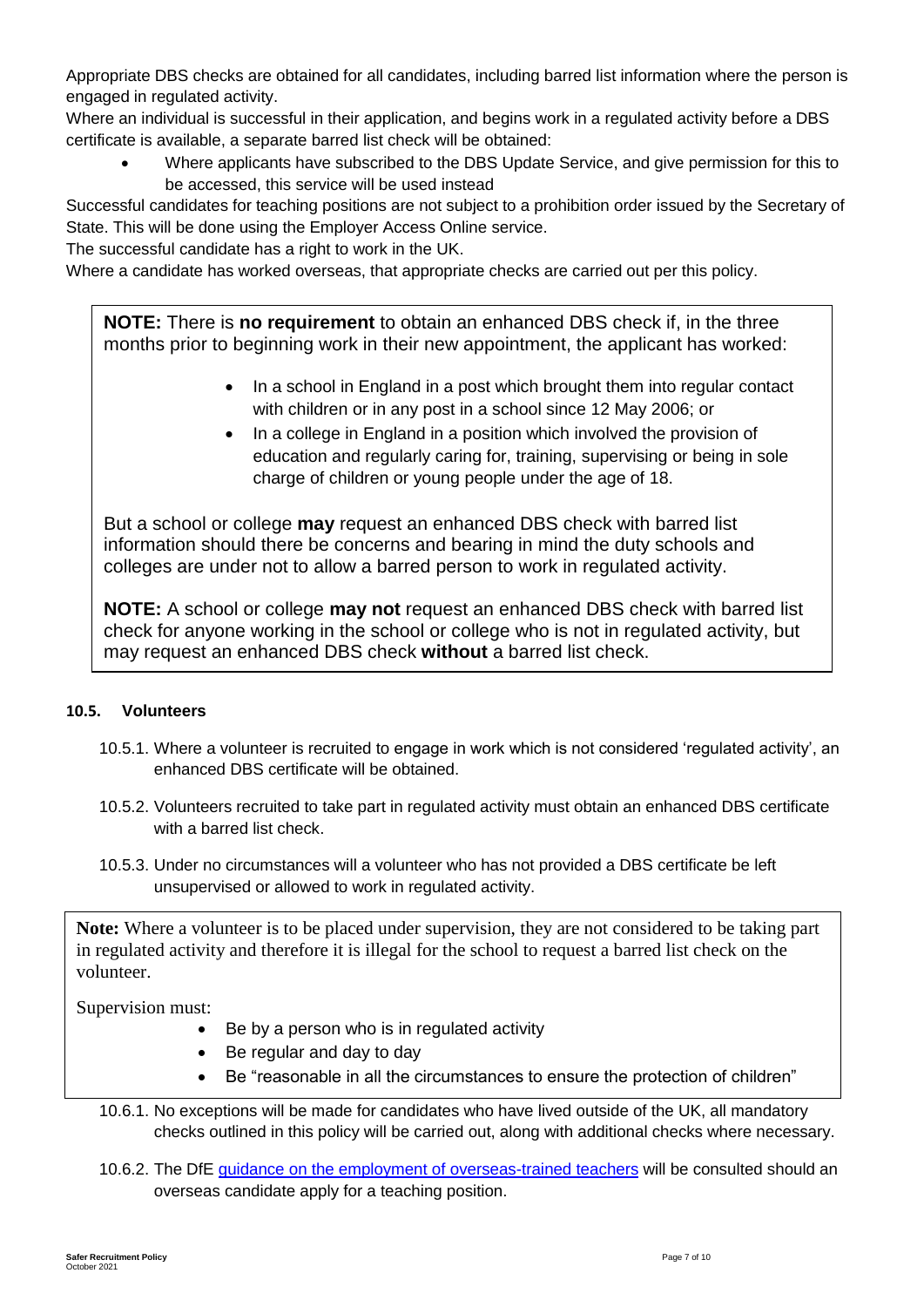# <span id="page-7-0"></span>**10.7. Agency and third party staff**

- 10.7.1. In the case of any employee working at Queensgate Foundation Primary School sourced from an agency or third-party organisation, confirmation must be obtained from the organisation, in writing, that all necessary DBS checks have been completed.
- 10.7.2. Confirmation must also be obtained that the individual who presents for work is the same person on whom all checks have been completed. A copy of photographic identification is generally appropriate.

#### <span id="page-7-1"></span>**10.8. Trainee/student teachers**

- 10.8.1. At Queensgate Foundation Primary School, we will ensure that enhanced DBS certificates and barred list checks are obtained on all 'salaried' applicants for initial teacher training.
- 10.8.2. Where trainee teachers are fee-funded it is the responsibility of the initial teacher training provider to carry out the necessary checks.

# <span id="page-7-2"></span>**11. Decision making**

- 11.1. At Queensgate Foundation Primary School, we are committed to ensuring the best individuals are recruited to work at our school. Applicants will therefore be carefully checked against the selection criteria and all essential criteria from the person specification must be met before any offers of employment are made.
- 11.2. In line with our safeguarding obligations, we will carefully consider all information about past disciplinary action or allegations. This includes information obtained from the Employer Access Online checks.

#### <span id="page-7-3"></span>**12. Single central record**

12.1. Per legal requirements, Queensgate Foundation Primary School will maintain and regularly update our single central record. All new employees will be added to the record, which will include:

All staff (including supply staff) who work at the school.

All others who work in regular contact with children in the school or college, including volunteers.

- 12.2. For each individual, the single central record will outline whether or not the following checks have been carried out/certificates obtained, along with the date of the check:
	- An identity check
	- A barred list check
	- An enhanced DBS check
	- A prohibition from teaching check
	- Further checks on people living or working outside the UK
	- A check of professional qualifications
	- A check to establish the person's right to work in the UK
	- Date staff were asked to annually self-declare they are not disqualified under the childcare Act 2006
- 12.3. DBS checks will be recorded electronically on the Single Central Record and all data will be retained until such time as an employee, volunteer, Agency or third party staff no longer attends Queensgate Foundation Primary School.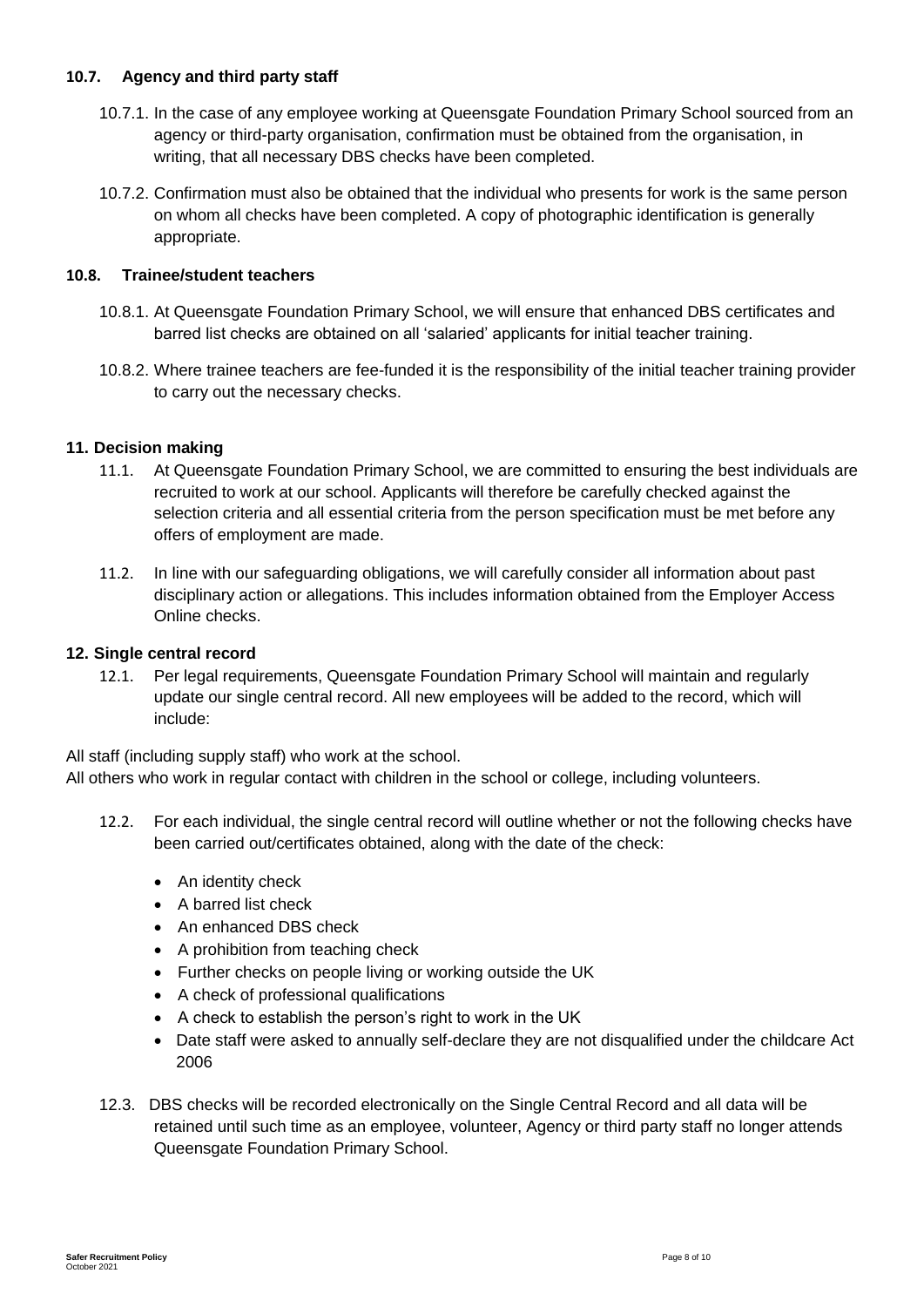#### **Appendix A: Flowchart of Disclosure and Barring Service criminal record checks and barred list checks**



\* Activities listed under the guidance's definition of regulated activity and which are carried out 'frequently'